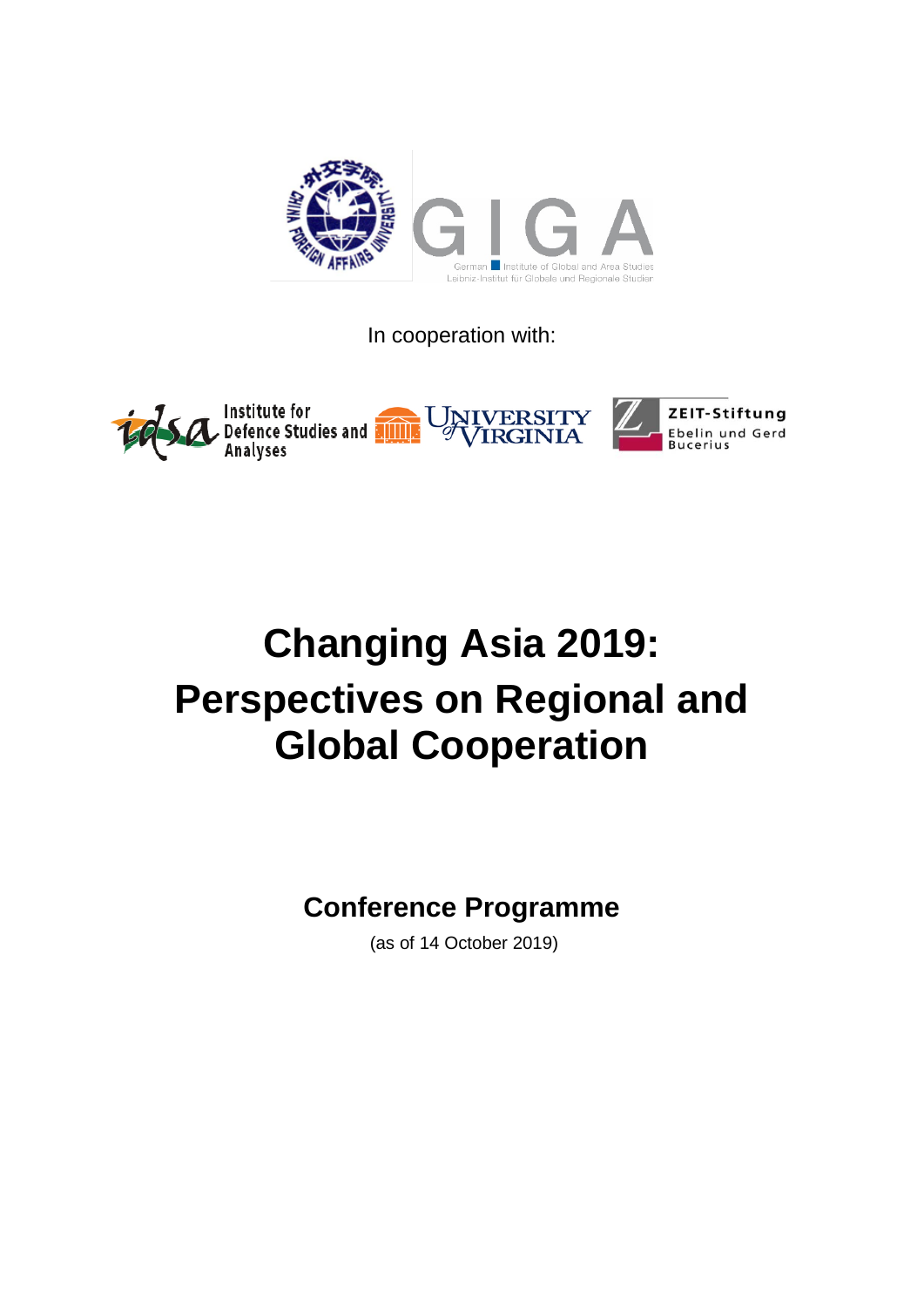# **Friday, 25 October 2019**

6:00pm-8:00pm

Pre-conference dinner (buffet restaurant, ground floor, the Presidential Hotel)

## **Saturday, 26 October 2019**

9:00am-9:30am

Registration (International Exchange Center, Conference Room 1103, CFAU)

9:30am-9:50am Opening Ceremony

Host: **Sun Jisheng**, **Vice President**, CFAU

Welcome Addresses and Introduction to the Conference

**Xu Jian**, **President**, CFAU

**Patrick Köllner**, **Vice President**, GIGA and U Hamburg

9:50am-10:10am Group photo (in the front of the entrance of International Exchange Centre) and coffee/tea break (International Exchange Centre, Reception Room 1105, CFAU)

#### 10:10am-12:00pm

#### **Panel 1: Global and Regional Governance in a Multipolar World: Theory and Practice**

Chair: Prof. John Owen, UVA

- **Prof. Sun Jisheng**, CFAU China's Approach to Global Governance from the View of a "Human Community with a Shared Future"
- **Amb. Sujan R. Chinoy**, IDSA India's and Multipolarity in Asia
- **Prof. Zhu Feng**, Nanjing University China-US Strategic Rivalry: How the Region is Supposed to Respond?
- **Dr. Christian Wirth**, GIGA Governing the "Indo-Pacific": The Law of the Sea between Multipolar Multilateralism and Hegemonic Temptations

**Discussion** 

12:00pm-1:30pm Lunch (Wang Yue Lou Restaurant, CFAU)

#### 1:30pm-3:40pm

#### **Panel 2**: **Connectivity Strategies in Asia and Beyond: The Way Forward**

Chair: Prof. Patrick Köllner, GIGA and U Hamburg

• **Prof. Qu Bo**, CFAU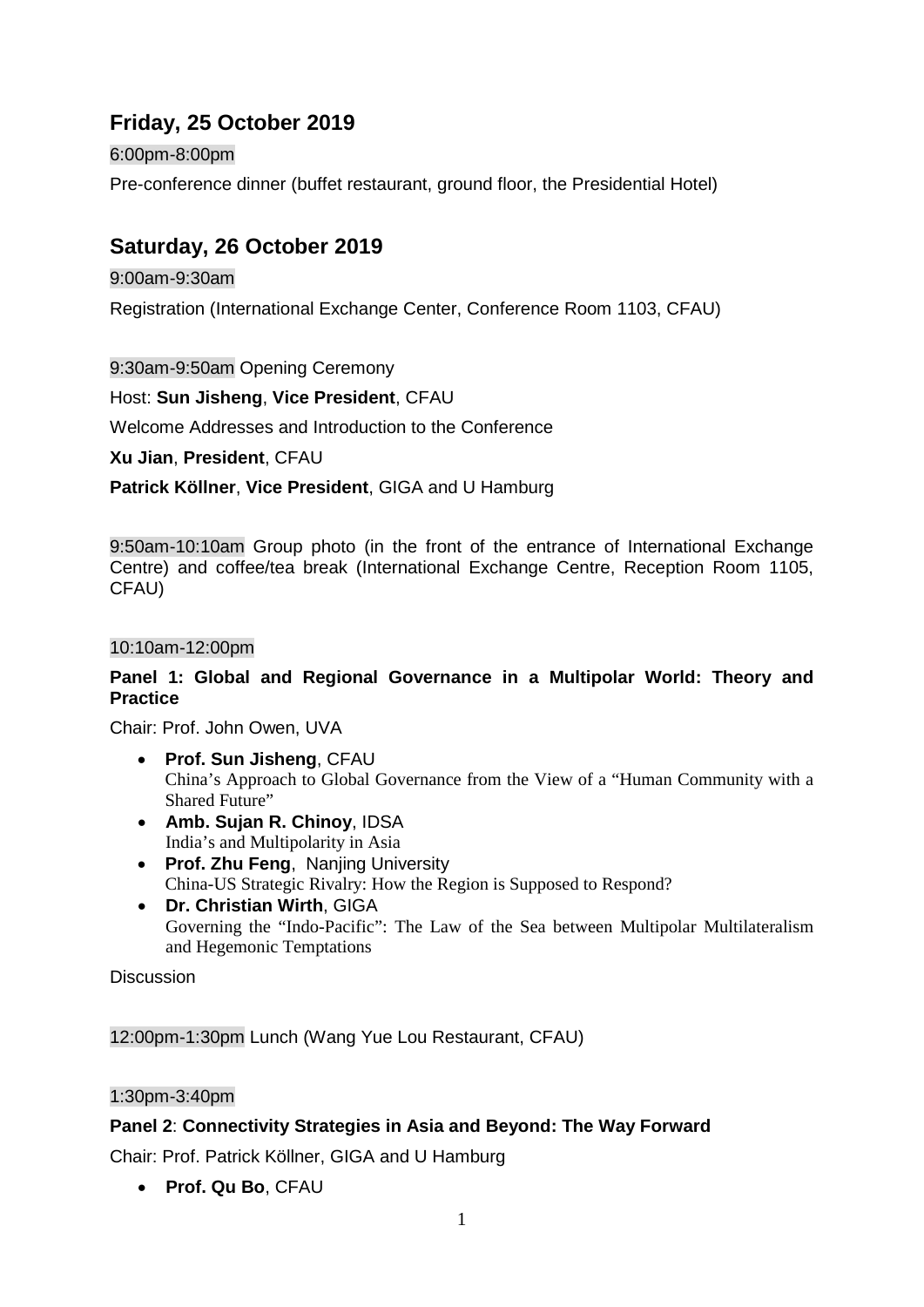Connectivity and a New Asia

- **Dr. Sinan Chu**, GIGA The Paradox of Competing Connectivity Strategies in Asia
- **Dr. Jagannath P. Panda**, IDSA India's Connectivity Promotion in Asia and beyond
- **Dr. Fraser Cameron**, AEC EU and Chinese Strategies for Connecting Europe and Asia
- **Prof. Xia Liping**, CFAU People to People Exchanges against the Background of B&R

**Discussion** 

3:40pm-4:00pm Coffee/tea break

#### 4:00pm-5:50pm

#### **Panel 3**: **Chinese and Indian Policies toward the Asia-Pacific/Indo-Pacific: Differences and Similarities**

Chair: Prof. Wei Ling, CFAU

- **Amb. Sujan R. Chinoy**, IDSA India's Vision of Indo-Pacific
- **Dr. Gudrun Wacker**, SWP How China Sees the Indo-Pacific and India's Role in It
- **Prof. Brantly Womack**, UVA China and Southeast Asia
- **Dr. Wu Lin**, CFAU India-ASEAN Relations in the Indo-Pacific and Implications for China

**Discussion** 

6:00pm-7:30pm Dinner (Qu Yuan Restaurant)

### **Sunday, 27 October 2019**

#### 9:00am-11:00am

#### **Panel 4: Bilateral Relations and Regional Cooperation**

Chair: Amb. Sujan R. Chinoy, IDSA

- **Dr. Balazs Kiglics**, U Otago US-China Rivalry and Japan: Is Tokyo's Diplomacy Moving beyond Constructive Ambiguity?
- **Prof. Patrick Köllner**, GIGA and U Hamburg Australia and New Zealand Recalibrate Their China Policies: Convergence and Divergence
- **Prof. Gao Fei**, CFAU Sino-Russian Relations and Its Enlightenment for Building a New Type of International Relations
- **Dr. Jagannath P. Panda**, IDSA